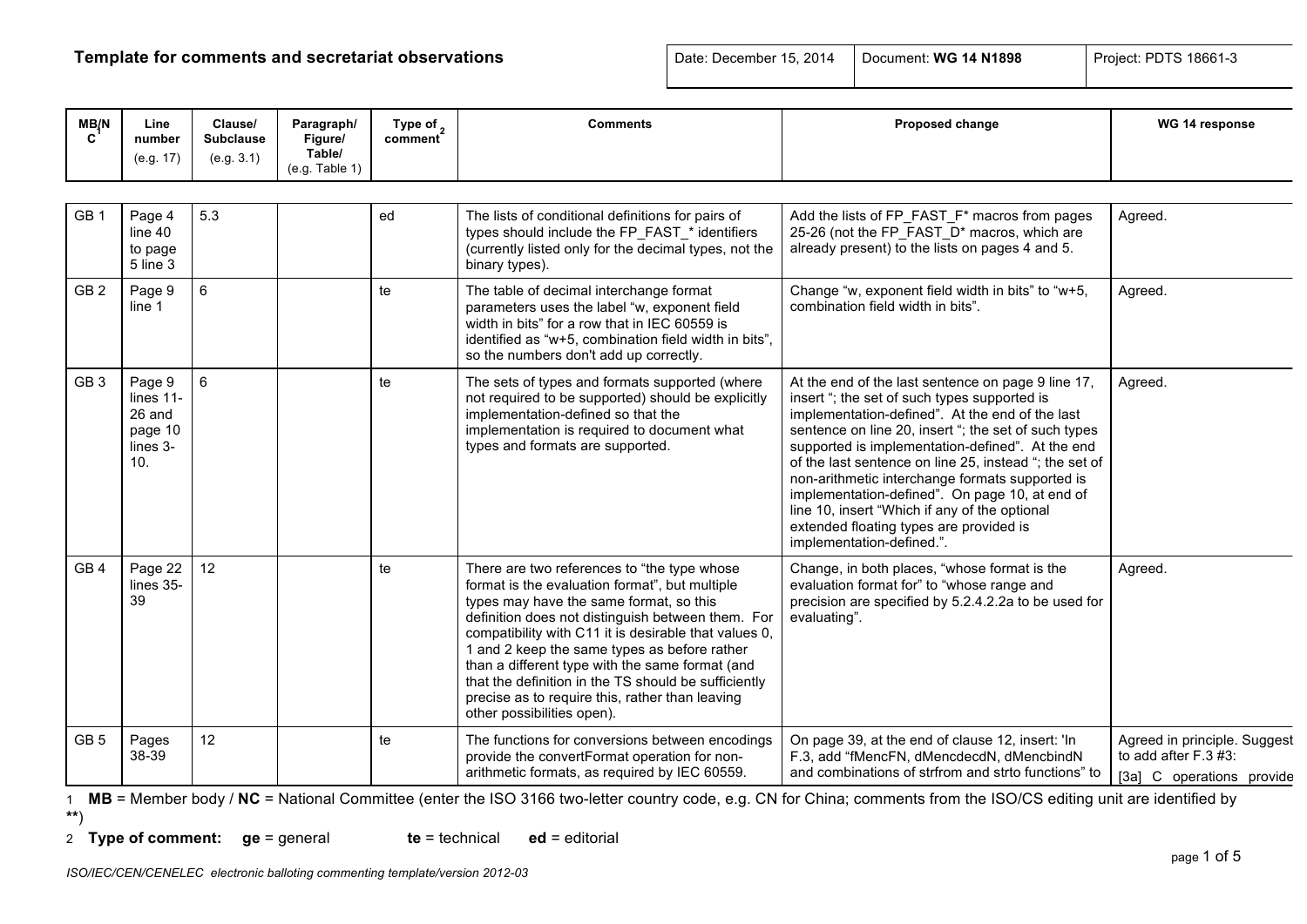# **Template for comments and secretariat observations Date: December 15, 2014** Document: **WG 14 N1898** Project: PDTS 18661-3

| $M$ <sub>C</sub> <sup><math>\frac{1}{2}</math>N</sup> | Line<br>number<br>(e.g. 17) | Clause/<br><b>Subclause</b><br>(e.g. 3.1) | Paragraph/<br>Figure/<br>Table/<br>(e.g. Table 1) | Type of $_2$<br>comment | <b>Comments</b>                                                                                                                                                                                                                                                                                                                                                                                                                 | Proposed change                     | WG 14 response                                                                                                                                                                                                                                                                                                                                                                                                                                                                                                                                                                                                                                                         |
|-------------------------------------------------------|-----------------------------|-------------------------------------------|---------------------------------------------------|-------------------------|---------------------------------------------------------------------------------------------------------------------------------------------------------------------------------------------------------------------------------------------------------------------------------------------------------------------------------------------------------------------------------------------------------------------------------|-------------------------------------|------------------------------------------------------------------------------------------------------------------------------------------------------------------------------------------------------------------------------------------------------------------------------------------------------------------------------------------------------------------------------------------------------------------------------------------------------------------------------------------------------------------------------------------------------------------------------------------------------------------------------------------------------------------------|
|                                                       |                             |                                           |                                                   |                         | However, this is not mentioned in the table in F.3<br>(added in TS 18661-1) that lists the binding for<br>that operation. Furthermore, as conversions are<br>required for all pairs of formats, including<br>converting between binary and decimal formats,<br>and conversions involving extended formats, in<br>some cases the binding is actually a combination<br>of strfrom / strfromenc and strto / strtoenc<br>functions. | the table entry for convertFormat'. | convertFormat<br>the<br>operations for the different<br>kinds of IEC 60559 formats<br>as follows:<br>- For conversions<br>between arithmetic<br>formats supported<br>by floating types -<br>casts and implicit<br>conversions.<br>For same-radix<br>conversions<br>between non-<br>arithmetic<br>interchange<br>formats - encoding-<br>to-encoding<br>conversion<br>functions<br>(7.12.11.7c).<br>For conversions<br>between non-<br>arithmetic<br>interchange<br>formats (same or<br>different radix) -<br>compositions of<br>string-from-<br>encoding functions<br>(7.22.1.3c)<br>(converting<br>exactly) and string-<br>to-encoding<br>functions<br>$(7.22.1.3b)$ . |

1 **MB** = Member body / **NC** = National Committee (enter the ISO 3166 two-letter country code, e.g. CN for China; comments from the ISO/CS editing unit are identified by **\*\***)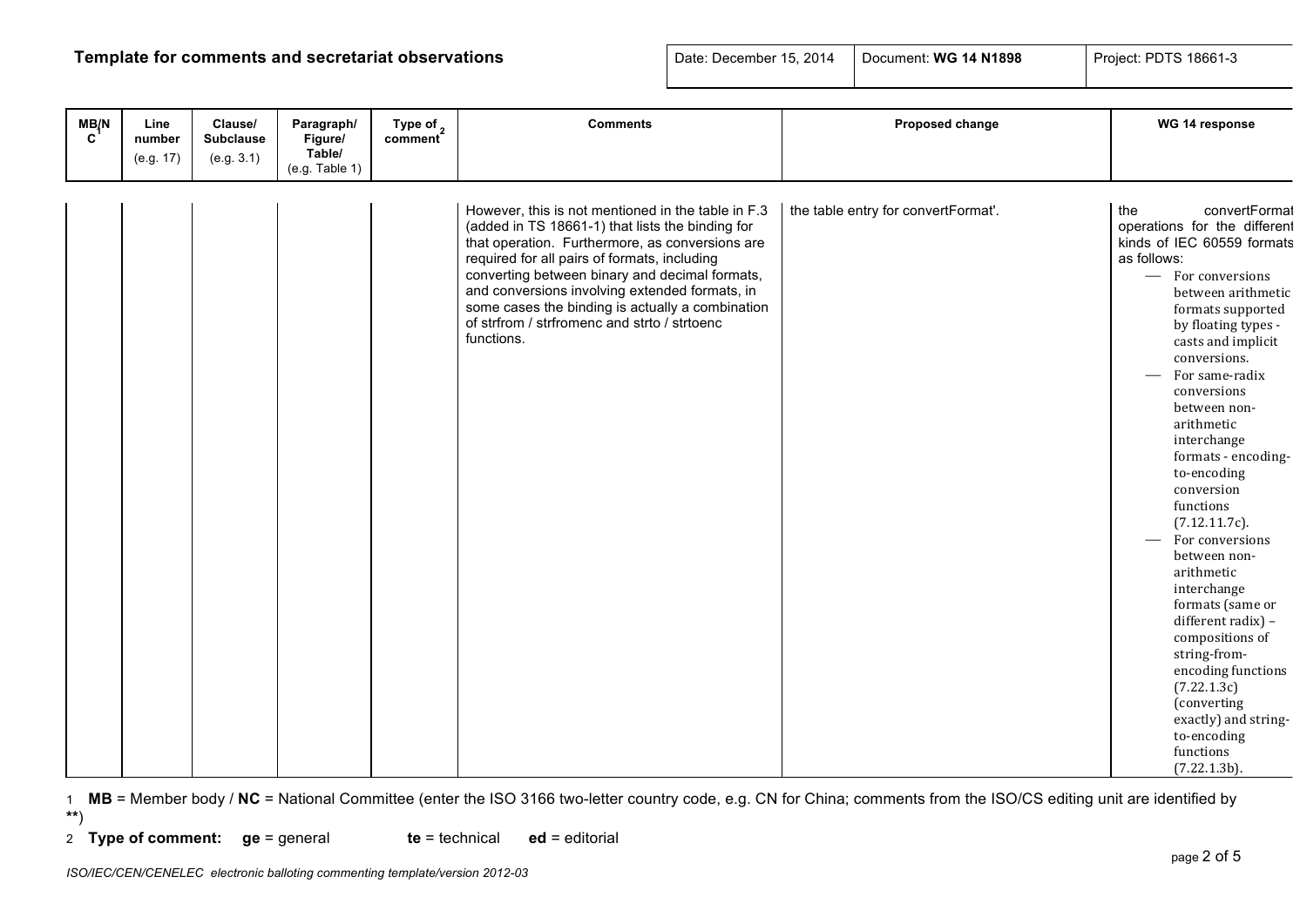# **Template for comments and secretariat observations**

| Date: December 15, 2014   Document: WG 14 N1898 |  | Project: PDTS 18661-3 |
|-------------------------------------------------|--|-----------------------|
|-------------------------------------------------|--|-----------------------|

| M B/N | Line<br>number | Clause/<br><b>Subclause</b> | Paragraph/<br>Figure/    | Type of <sub>2</sub> | <b>Comments</b> | Proposed change | WG 14 response                                                                                                                                                                                                                                                                                                                                                                                                                                                                                                                                                                                                       |
|-------|----------------|-----------------------------|--------------------------|----------------------|-----------------|-----------------|----------------------------------------------------------------------------------------------------------------------------------------------------------------------------------------------------------------------------------------------------------------------------------------------------------------------------------------------------------------------------------------------------------------------------------------------------------------------------------------------------------------------------------------------------------------------------------------------------------------------|
|       | (e.g. 17)      | (e.g. 3.1)                  | Table/<br>(e.g. Table 1) |                      |                 |                 |                                                                                                                                                                                                                                                                                                                                                                                                                                                                                                                                                                                                                      |
|       |                |                             |                          |                      |                 |                 |                                                                                                                                                                                                                                                                                                                                                                                                                                                                                                                                                                                                                      |
|       |                |                             |                          |                      |                 |                 | $-$ For same-radix<br>conversions from<br>interchange<br>formats supported<br>by interchange<br>floating types to<br>non-arithmetic<br>interchange<br>formats-<br>compositions of<br>encode functions<br>(7.12.11.7a,<br>7.12.11b.1,<br>7.12.11b.3) and<br>encoding-to-<br>encoding<br>(7.12.11.7c)<br>functions.<br>For same radix<br>conversions from<br>non-arithmetic<br>interchange<br>formats to<br>interchange<br>formats supported<br>by interchange<br>floating types -<br>compositions of<br>encoding-to-<br>encoding<br>conversion<br>functions<br>$(7.12.11.7c)$ and<br>decode functions<br>(7.12.11.7b, |

1 **MB** = Member body / **NC** = National Committee (enter the ISO 3166 two-letter country code, e.g. CN for China; comments from the ISO/CS editing unit are identified by **\*\***)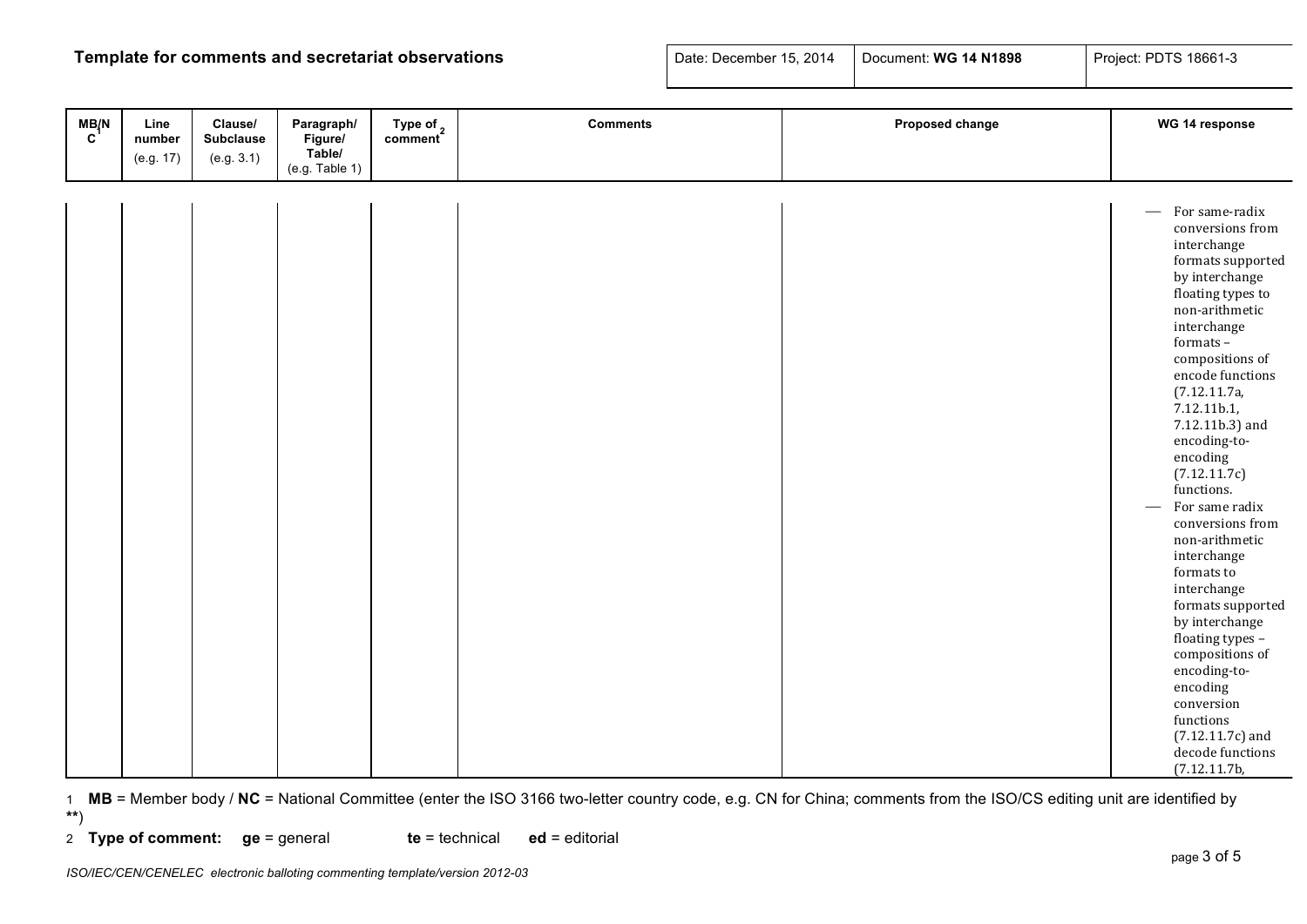# **Template for comments and secretariat observations**

| Date: December 15, 2014 | Document: WG 14 N1898 | Project: PDTS 18661-3 |
|-------------------------|-----------------------|-----------------------|
|-------------------------|-----------------------|-----------------------|

| M B/N | Line<br>number | Clause/<br><b>Subclause</b> | Paragraph/<br>Figure/    | Type of <sub>2</sub> | <b>Comments</b> | Proposed change | WG 14 response                                                                                                                                                                                                                                                                                                                                                                                                                                                                                                                                                                                                                                 |
|-------|----------------|-----------------------------|--------------------------|----------------------|-----------------|-----------------|------------------------------------------------------------------------------------------------------------------------------------------------------------------------------------------------------------------------------------------------------------------------------------------------------------------------------------------------------------------------------------------------------------------------------------------------------------------------------------------------------------------------------------------------------------------------------------------------------------------------------------------------|
|       | (e.g. 17)      | (e.g. 3.1)                  | Table/<br>(e.g. Table 1) |                      |                 |                 |                                                                                                                                                                                                                                                                                                                                                                                                                                                                                                                                                                                                                                                |
|       |                |                             |                          |                      |                 |                 |                                                                                                                                                                                                                                                                                                                                                                                                                                                                                                                                                                                                                                                |
|       |                |                             |                          |                      |                 |                 | 7.12.11b.2,<br>7.12.11b.4).<br>For conversions<br>from non-<br>arithmetic<br>interchange<br>formats to<br>arithmetic formats<br>supported by<br>floating types<br>(same or different<br>$radix$ ) –<br>compositions of<br>string-from-<br>encoding functions<br>(7.22.1.3c)<br>(converting<br>exactly) and strto<br>functions (7.22.1.3,<br>7.22.1.3a).<br>For conversions<br>from arithmetic<br>formats supported<br>by floating types to<br>non-arthmetic<br>interchange<br>formats (same or<br>different radix) -<br>compositions of<br>strfrom functions<br>(7.22.1.2a)<br>(converting<br>exactly) and string-<br>to-encoding<br>functions |

1 **MB** = Member body / **NC** = National Committee (enter the ISO 3166 two-letter country code, e.g. CN for China; comments from the ISO/CS editing unit are identified by **\*\***)